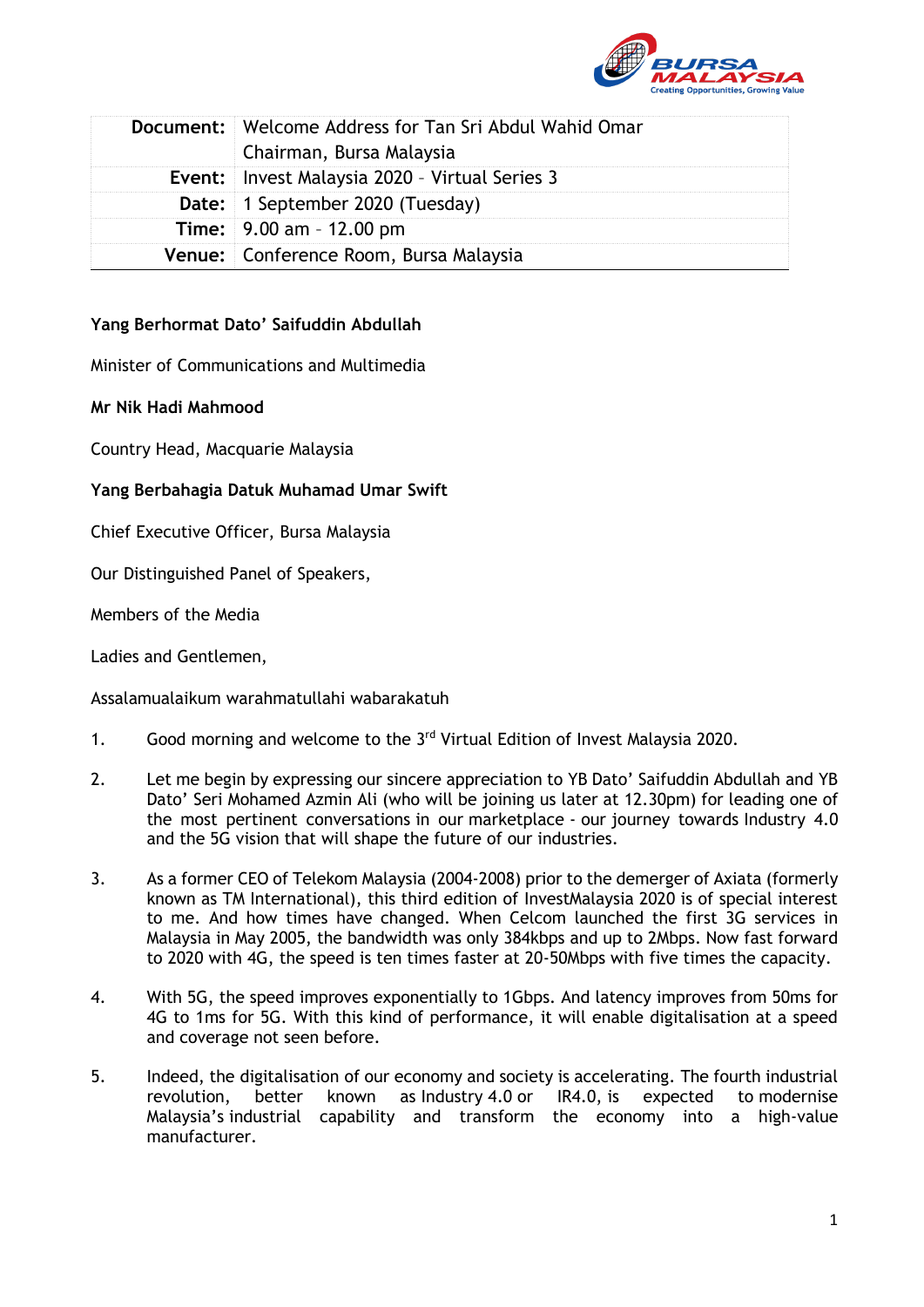

- 6. Currently, 22% of GDP is contributed by manufacturing, coming out of the automobile, electronics, component manufacturers, consumer products and others. Under the National Policy in IR4.0, productivity is expected to increase in the manufacturing sector by 30% per person, elevating the absolute contribution of the manufacturing sector to our economy by 54% from RM254 billion to RM392 billion.
- 7. The economic impact of 5G on the Malaysian economy is expected to be substantial, with its deployment acting as a catalyst to the country's productivity and growth. A recent study by the Malaysia Institute of Economic Research reported that 5G has the potential to contribute an additional RM12.7 billion to the Malaysian GDP over five years between 2021 and 2025.
- 8. The implementation of 5G is also expected to create 39,000 new job opportunities, shifting the workforce landscape towards higher-valued skills.

Ladies and Gentlemen,

- 9. 5G and Industry 4.0 implementations are not just on the near horizon. They are here offering opportunities with the promise of speed and responsiveness that will undoubtedly usher in new products, new services and revolutionary ways of doing things. The linking of millions of digital devices and the creation of new services around those devices will transform the way we live, and how businesses, governments and even how exchanges operate.
- 10. Hence, the conversations we have today are extremely relevant. Today's InvestMalaysia will discuss what is needed on the digital front that will unlock the economic benefits. Starting with the keynote address by our Minister of Communications Dato' Saifuddin, followed by the first panel session on "Maximising returns from infrastructure" with MCMC Chairman Dr Fadhlullah, Time CEO Afzal Rahim and the newly appointed TM CEO Imri Mokhtar.
- 11. This will be followed by the second panel session on "What is 5G and How do we monetise 5G" with Axiata Group CEO Tan Sri Jamaluddin, Maxis CEO Gokhan Ogut, Digi CEO Albern Murty and Celcom CEO Idham Nawawi. And then the third panel on "Embracing the changes from COVID-19 and IR4.0" with MDEC CEO Sarina Shukri, Malaysia IoT Association James Lai and EY's Chow Sang Hoe. And of course we will have the Special Address by our Senior Minister Dato' Seri Azmin Ali at 12.30pm.

Ladies and Gentlemen,

- 12. Acknowledging the importance of digital transformation, we as a capital market collective need to provide the assuredness that our efforts, as corporates, regulators and financiers, are working in tandem to ensure Malaysia takes advantage of the opportunities this new wave of 5G and IR 4.0 technology will provide.
- 13. A recent COVID-19 Business Impact Survey by EY reported that over a third of Malaysian SMEs, large and listed companies are taking active measures to expand or upgrade their technology capabilities in response to the pandemic. This is because the pandemic has revealed how vulnerable global supply chains can be, and which has motivated manufacturers to rethink IR4.0 adoption more cost-effectively.